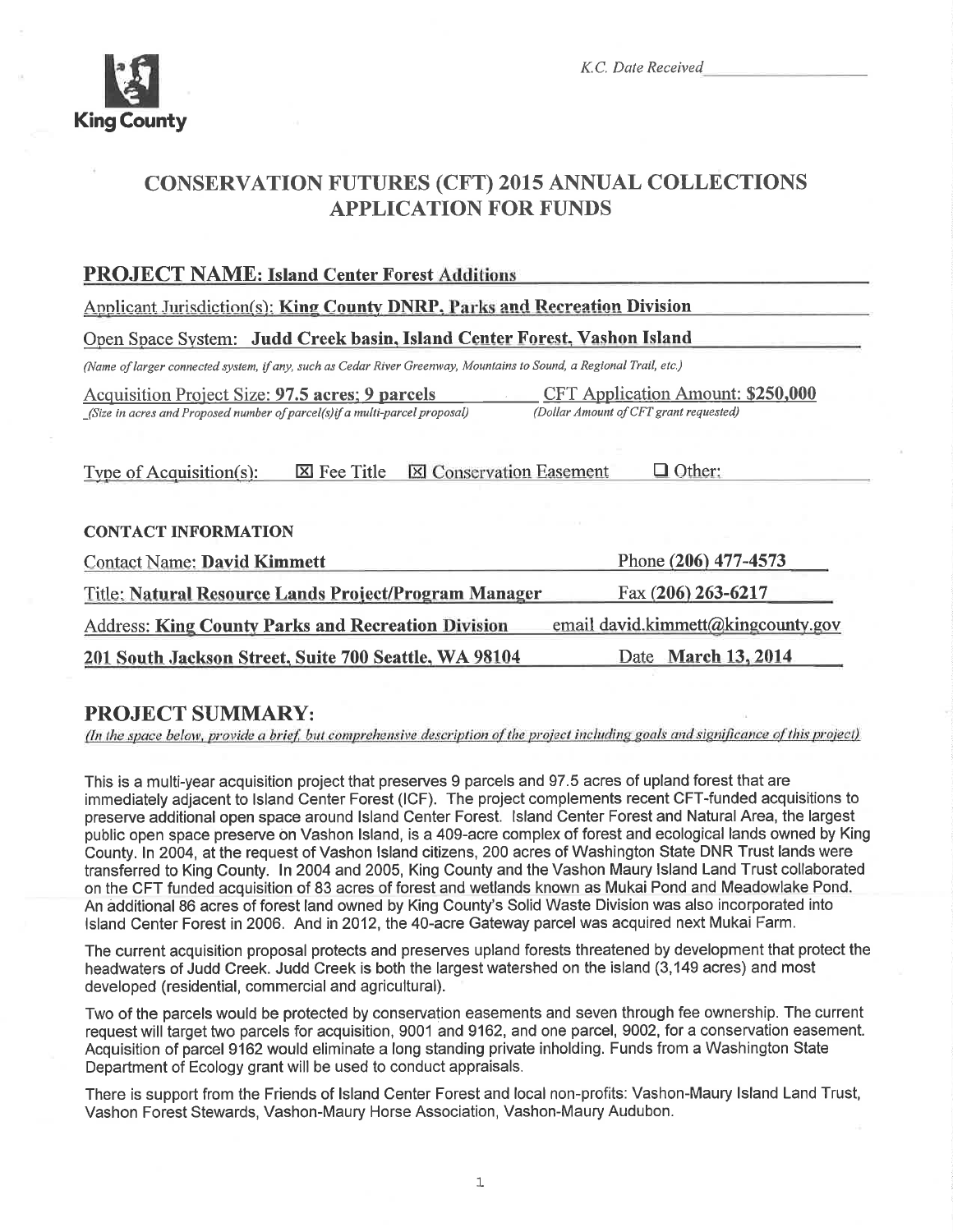#### 1. OPEN SPACE RESOURCES

Please review the attached evaluation criteria. For the **proposed acquisition parcel(s)**, please (1) mark only those criteria that apply, and (2) thoroughly, yet succinctly describe in the space below how the proposed acquisition satisfies each marked criteria.

- $\boxtimes$  A. Wildlife habitat or rare plant reserve
- $\boxtimes$  B. Salmon habitat and aquatic resources
- E C. Scenic resources
- E D. Community separator
- E. Historic/cultural resources
- F. Urban passive-use natural area/greenbelt
- EI G. Park/open space or natural corridor addition
- $\boxtimes$  H. Passive recreation opportunity/unmet needs

Wildlife habitat or rare plant reserve: The priority target parcels are located at the northern extent of the Judd Creek headwaters. They are part of a broad functioning habitat corridor of forests and forested wetlands, open water, scrub/shrub wetlands and meadows that connect to Meadowlake and Mukai Ponds as well as Fisher Pond and the Shinglemill Creek basin to the north. All three target parcels are undeveloped and are dominated by intact, mature and healthy second growth Douglas-fir forests. The area supports eagles, osprey and red-tailed hawk. Black tailed deer are common in the forests.

Salmon habitat and aquatic resources: The ICF additions would preserve forests and wetlands in the headwaters of the Judd Creek watershed. One of Judd Creek's northern tributaries flows through target parcel 9001. The Judd Creek headwaters are largely protected and remain ecologically intact. Acquisition of all parcels would preserve native riparian vegetation, conserve the current low level of impervious surface in the watershed, and prevent future development. Judd Creek is Vashon lsland's largest single source of fresh water to puget Sound, and provides habitat for cutthroat trout, Coho and chum salmon. The aquatic resource value of these acquisitions is high as much of the area is in a high groundwater recharge area. Groundwater provides base flow for all Vashon streams. Preserving the function and integrity of these forest and wetland complexes will protect the island's groundwater recharge capacity, water quality and Judd Creek's natural hydrologic function.

Scenic Resources: The Island Center Forest additions provide a variety landscapes in which to view and observe birds and wildlife that inhabit upland forests, forest edges, shrub/scrub and forested weflands. The target properties also offer a unique opportunity to view and walk through mature and healthy second-growth-Douglas-fir forests that are approaching 100 years in age.

Community Separator: The 409-acre lsland Center Forest is surrounded by 5 and 1O-acre rural resídential properties and is adjacent to Vashon lsland's business and residential "town center". The target parcels are undeveloped and will help reduce the encroachment of residential development along Island Center Forest's boundary.

Park open space or natural corridor addition: All 3 target parcels provide critical and significant additions to lsland Center Forest. The project complements recent CFT and PEL funded acquisitions tó preserve additional open space around Island Center Forest. Island Center Forest and Natural Area (ICF), the largest public open space preserve on Vashon lsland, is a 409-acre complex of forest and ecological lands owned by King County. ln 2004, at the request of Vashon Island citizens, 200 acres of Washington State DNR Trust lands were transferred to King County. In 2004 and 2005, King County and the Vashon Maury Island Land Trust collaborated on the CFT funded acquisition of 83 acres of forest and wetlands known as Mukai Pond and Meadowlake Pond. An additional <sup>86</sup>acres of forest land owned by King County's Solid Waste Division was also incorporated into lsland Center Forest in 2006. CFT and PEL funds were used to acquire the 4O-acre Gateway parcel next to Mukai Farm in 2012, and a vacant S-acre parcel next to Cemetery Trailhead in 2013.

Passive recreation opportunity/unmet needs: A passive, low impact trail will be developed through the target parcel 9001 to connect with the 9-mile trail network in ICF which connects to Vashon's "town center". Parcel 9162 is a private inholding that has an existing road. Conversion of this parcel and road to public ownership would better facilitate public access to the Mukai Pond trailhead. The long-range plan is for an island-wide trail system that would connect the old Burton School site and the mouth of Judd Creek at Quartermaster Harbor through the Judd Creek watershed to Island Center Forest. There is also a long term goal to connect Island Center Forest with Fisher Pond and down Shinglemill Creek to Colvos Passage at Fern Cove.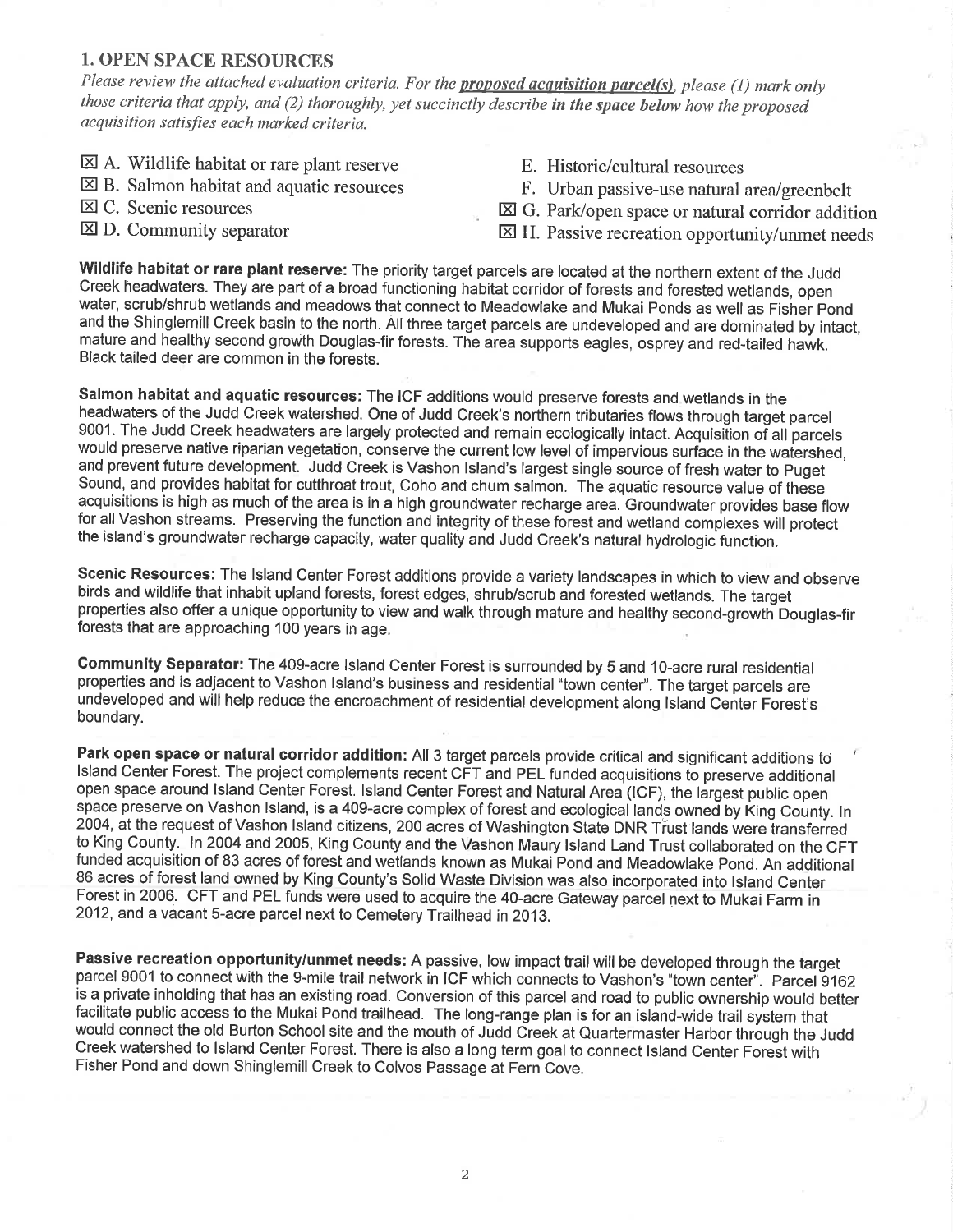### 2. ADDITIONAL FACTORS

For the **proposed acquisition parcel(s)**, please (1) mark all criteria that apply, and (2) thoroughly, yet succinctly describe in the space below how the proposed acquisition satisfies each marked criteria.

- **EXI A.** Educational/interpretive opportunity
- $\boxtimes$  B. Threat of loss of open space resources
- EC. Ownership complexity/willing seller(s)/ownership interest proposed
- $\boxtimes$  D. Partnerships Describe any public or private partnerships that will enhance this project:
- EE. Is the property identified in an adopted park, open space, comprehensive, or community plan?
	- F. Transferable Development Credits (TDC) participation

Educational/interpretive opportunity: The target properties offer excellent opportunities to complement and improve upon ongoing natural resource interpretation and outdoor education about forests, streams, wildlife and wetlands at lCF. The Friends of lsland Center Forest received a Community Partnership Grant from King County Parks to develop and install kiosks and interpretive signs in 2010. The signs cover a range of topics including forests, forest soils, tree snags, wetlands, birds, carbon sequestration and cultural history. The grant also funded a beautiful shelter that can be used as an outdoor class room during inclement weather. Currently, the Headwaters Program at the Homestead School and the Vashon Wilderness Program use lsland Center Forest as an outdoor education "class room."

Threat or loss of open space resources: Vashon lsland continues to experience growth and an increasing population in the post-recession period. There are many new homes along lsland Center Forest's boundary. All three target properties are zoned for residential development. Target parcels 9162 and 9001 are undeveloped and zoned respectively for 10 and 5-acre residential building units. Preserving them adds significantly to the open space resources at lCF.

Ownership complexity/willing seller(s)/ownership interest proposed: King County and Land Trust staff have met with the owner of target parcels 9001 and 9002. The owners are very willing to sell the 5-acre 9001 in fee, and set up a 3-acre conversation easement on 9002. Acquiring the inholding parcel 9162 has been a long standing goal for King County and the Land Trust. Numerous attempts have been made to acquire the parcel but the owners have showed no willingness to sell over the past 10 years. The Land Trust contacted the owners in late 2013 and they expressed a willingness to consider an offer. An appraisal is being conducted at the time of this application.

Partnerships: The history and creation of lsland Center Forest has been built upon King County's strong and valued partnerships with Vashon citizens and non-profit stakeholders, which now form the Friends of lsland Center Forest. To date, these partnerships have preserved 409- acres of forests and wetlands that make up lsland Center Forest. The Friends of ICF include the Vashon Forest Stewards, Vashon Maury lsland Land Trust, Vashon Maury lsland Audubon, Vashon Park District, Vashon Maury lsland Horse Association and the Vashon Sportsmen Club, as well as local citizens and neighbors. King County staff meets monthly with the Friends of lCF. The Friends of ICF support the acquisition of the project properties.

Identification in an adopted plan: The three properties complement the goals and mission outlined in the Island Center Forest Site Management Guidelines. These guidelines were developed with much public input. Island Center Forest is managed in a collaborative and cooperative effort between King County and the Friends of lsland Center Forest. The guidelines are available at an individual character forest.<br>http://www.kingcounty.gov/recreation/parks/trails/backcountry/islandcenterforest.aspx

The three properties are part of the Judd Creek headwaters. Protections of these headwaters are identified in: 2007 King County Vashon Island Greenprint, 2004 Vashon-Maury lsland Rapid Rural Reconnaissance,2002 Vashon Parks' Park, Recreation & Open Space Plan, 1996 Vashon-Maury lsland Groundwater Management PIan and 1986 Vashon Community Plan and Area Zoning.

Both the King County Comprehensive Plan (KCCP) and the 2010 King County Open Space Plan contain policies that direct acquisition, planning, and stewardship of public open space lands.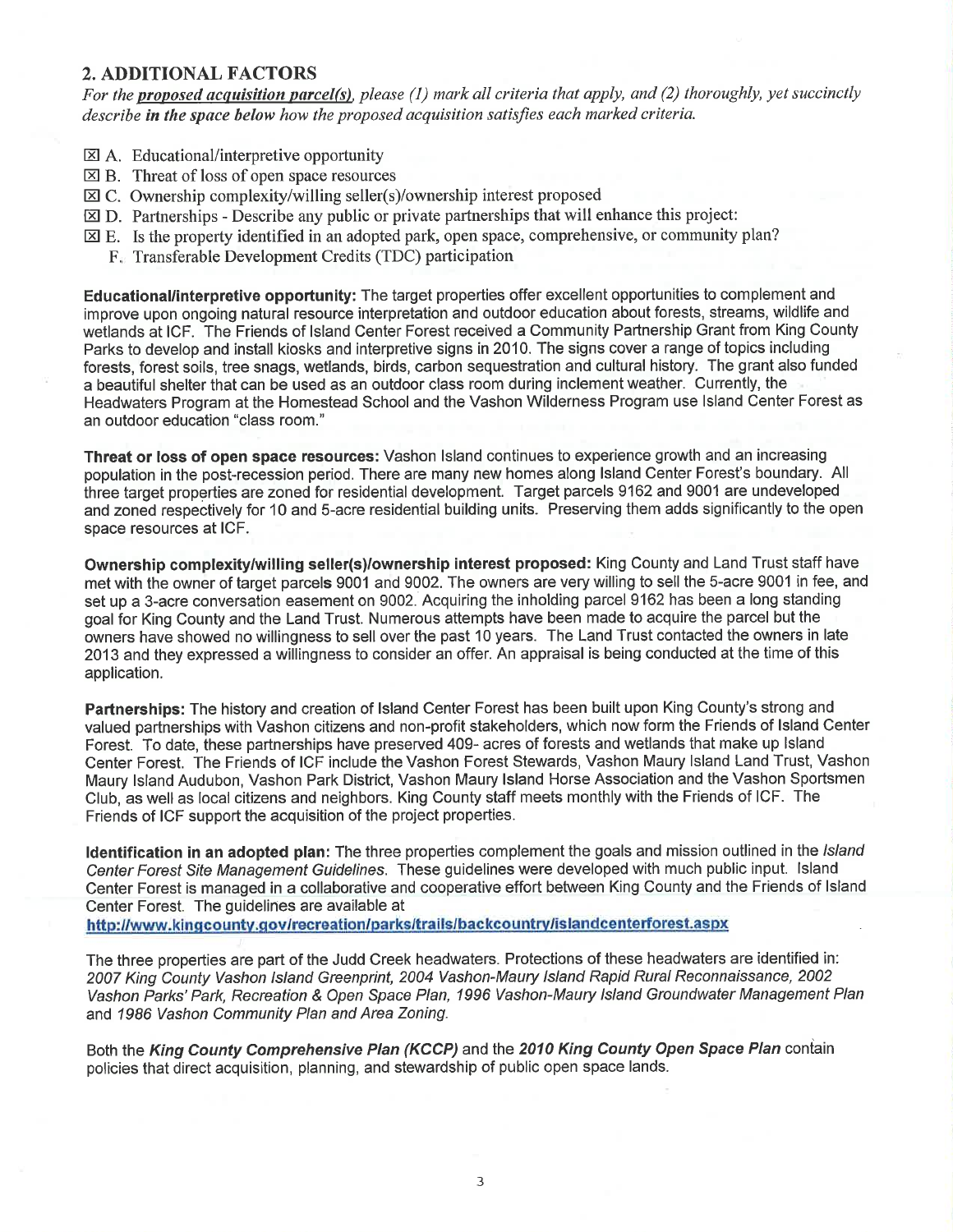## 3. STEWARDSHIP AND MAINTENANCE

How will the property be stewarded and maintained? Does the property lend itself to volunteer stewardship opportunities? How will ongoíng stewardship and maintenance efforts be funded?

The properties will become part of the lsland Center Forest and Natural Area. Using an adaptive management approach, the properties will be stewarded and maintained per the Island Center Forest Site Management Guidelines. King County staff will build upon ongoing collaboration with the Friends of Island Center Forest including the Vashon Maury lsland Land Trust (VMILT) and the Vashon Forest Stewards (VFS).

ln recent years, VMILT obtained grant funds and restored old pasture lands near Mukai pond by removing invasive plants and replanting the areas with native trees and shrubs. In collaboration with Washington State ecology staff, VMILT has undertaken a long term effort to eradicate bull frogs from Vashon Island, including ICF's Mukai and Meadowlake Ponds

The Vashon Forest Stewards (VFS) is a local non-profit that promotes and conducts ecologically sustainable forest management. VFS helped develop the forest management plan for lCF. Working with the King County forester, VFS has managed one commercial harvest thinning at ICF and will be managing a forest harvest and thinning in 2014. VFS has also obtained community forestry grants to work with local students planting trees and removing invasive plants at lsland Center Forest.

The properties are well suited for volunteer stewardship and will complement past and ongoing efforts at lCF. Volunteers have helped with invasive plant removal, trail maintenance and tree planting. In the winter of 2010, the Friends of Island Center Forest and Vashon Island volunteers planted over 1000 trees at the borrow pit site of the former Vashon land fill, which is now part of lCF. The borrow pit planting was funded by a carbon sequestratíon research project.

Stewardship of natural lands and open space such as lsland Center Forest is supported by King County parks staff and programs that are funded by the 2013 citizen approved park levy. The levy received overwhelming public support. The 200 acres of former state trust lands at ICF are managed as a working forest and timber harvest revenues are used to support ICF operations.

King County will continue to collaborate and partner with regional and local stakeholders to secure funding for stewardship and restoration projects at lCF.

## 4. PROJECT BUDGET

| 1) TOTAL CFT APPLICATION AMOUNT <sup>a</sup> | CFT: \$250,000 |
|----------------------------------------------|----------------|
| 2) TOTAL PEL APPLICATION AMOUNT <sup>b</sup> | PEL: \$250,000 |

<sup>a</sup> Allowable CFT acquisition costs (Ordinance 14714): The disbursement of funds shall be made only for capital project expenditures that include costs of acquiring real property, including interests in real property, and the following costs: the cost of related relocation of eligible occupants, cost of appraisal, cost of appraisal review, costs of title insurance, closing costs, pro rata real estate taxes, recording fees, compensating tax, hazardous waste substances reports, directly related staff costs and related legal and administrative costs, but shall not include the cost of preparing applications for conservation futures funds.<br><sup>b</sup>King County projects only, if applicable.

#### Estimation of property value:

Briefly note how land values have been estimated (i.e., appraisal, property tax assessment, asking price, letter of value or other means).

Values are for all 9 parcels and are based upon property tax assessments. The current application is targeting two parcels for acquisition and one for a conseryation easement. Appraisals for the three target parcels are being completed at the time of the application submittal and should be known by the date of the site visit.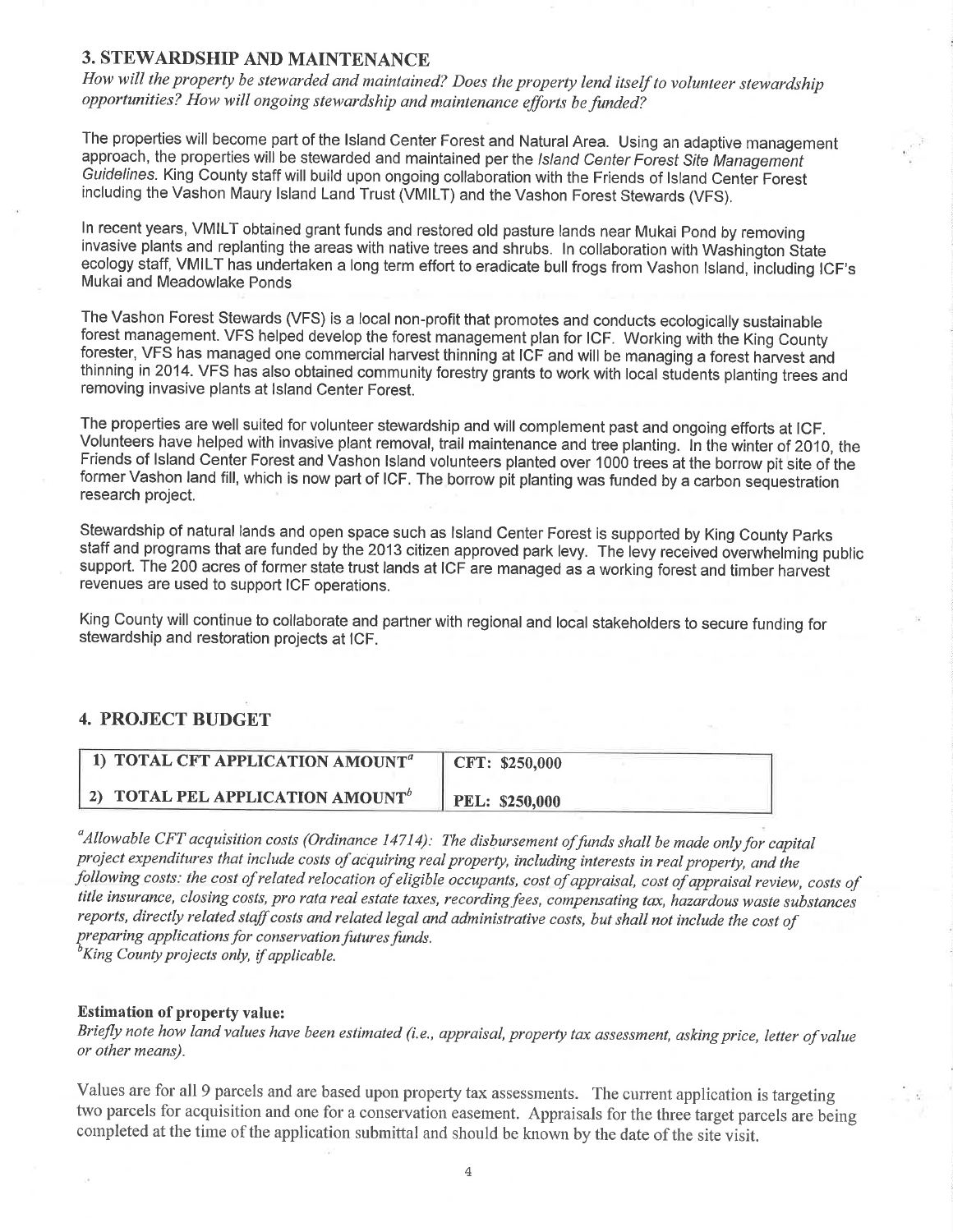| <b>PROJECT COSTS</b>                                   | <b>ESTIMATED DOLLAR AMOUNT OR RANGE</b> |
|--------------------------------------------------------|-----------------------------------------|
| Total property interest value                          | \$1,444,000                             |
| Title and appraisal work                               | \$50,000                                |
| Closing, fees, taxes                                   | \$10,000                                |
| Relocation                                             |                                         |
| Hazardous waste reports                                |                                         |
| Directly related staff, administration and legal costs | \$10,000                                |
| <b>Total Project Costs (CFT and other funds)</b>       | \$1,514,000                             |

| <b>MATCHING FUNDS: Existing Sources</b><br>(CFT can only provide a maximum of 50% of anticipated<br>project costs) | <b>DATE</b><br>(Expended or Committed) | <b>DOLLAR AMOUNT</b><br>(Expended or Committed) |
|--------------------------------------------------------------------------------------------------------------------|----------------------------------------|-------------------------------------------------|
| Washington State Department of Ecology Grant                                                                       | September 2013                         | \$10,000 (title and appraisal<br>$work***$      |
| <b>PEL</b>                                                                                                         | Current                                | \$250,000                                       |
| <b>Total CFT Funds Previously Received</b><br><b>This Project</b>                                                  |                                        | 0                                               |
| <b>Total Matching Funds and Past CFT Funds</b><br><b>Currently Identified</b>                                      |                                        | \$260,000                                       |
| <b>Unidentified Remaining Match Need</b>                                                                           |                                        | $\bf{0}$                                        |

\*\*\* Appraisals for the three target parcels are being completed at the time of this application submittal and should be known by the date of the site visit.

Unidentified remaining match need: What funds are anticipated and what is the time frame? Please briefly discuss how the unidentified remainíng match need above will be met. NA

# 5. IN\_KIND CONTRIBUTIONS FROM PARTNERSHIPS

| <b>Brief Activity Description</b> | Dollar Value of<br>In-kind<br><b>Contribution</b> | <b>Status</b><br>(Completed or Proposed) | <b>Activity Date Range</b><br>(Completion Date or Proposed<br><b>Completion Date)</b> |
|-----------------------------------|---------------------------------------------------|------------------------------------------|---------------------------------------------------------------------------------------|
| <b>NA</b>                         |                                                   |                                          |                                                                                       |
| <b>TOTAL</b>                      |                                                   |                                          |                                                                                       |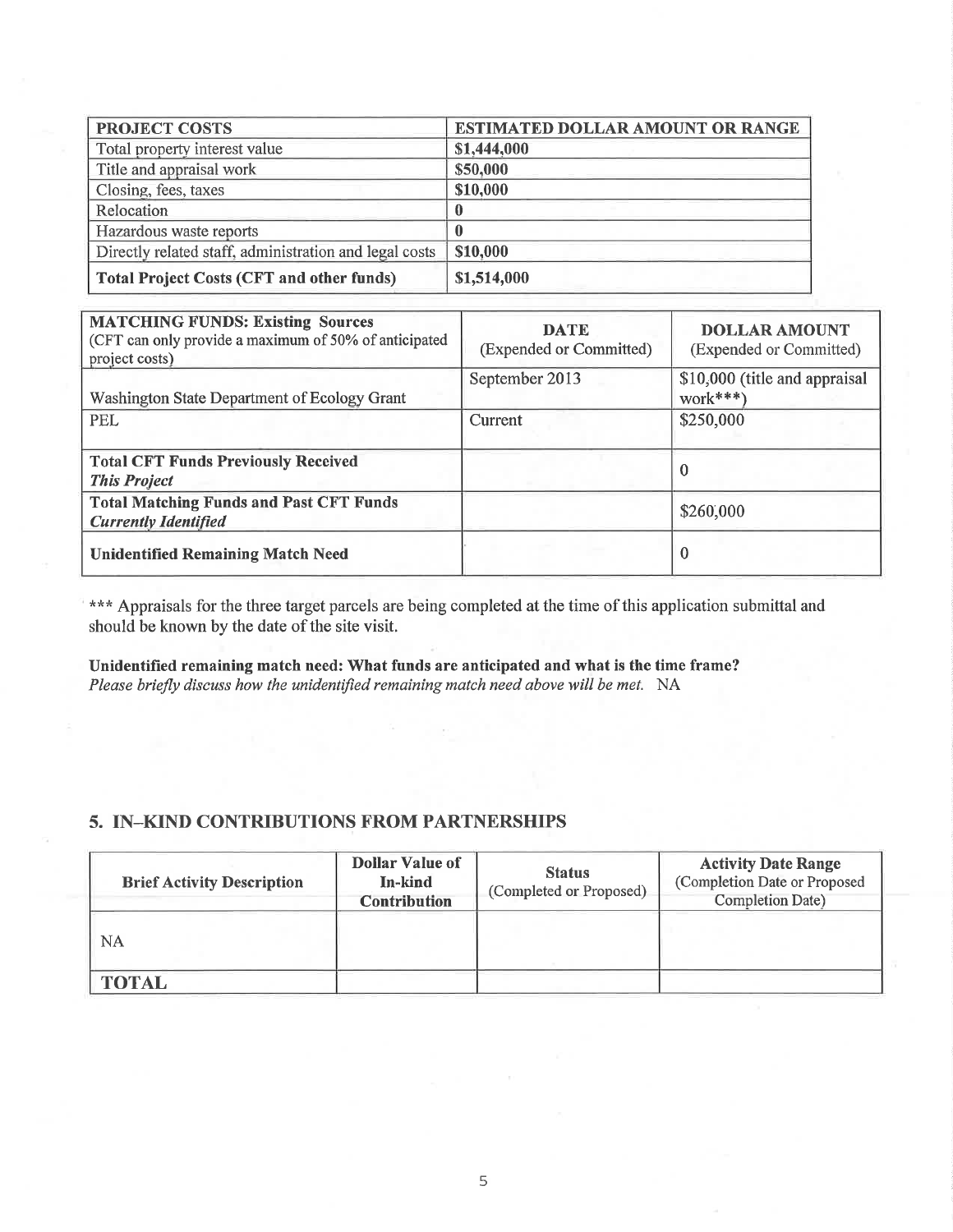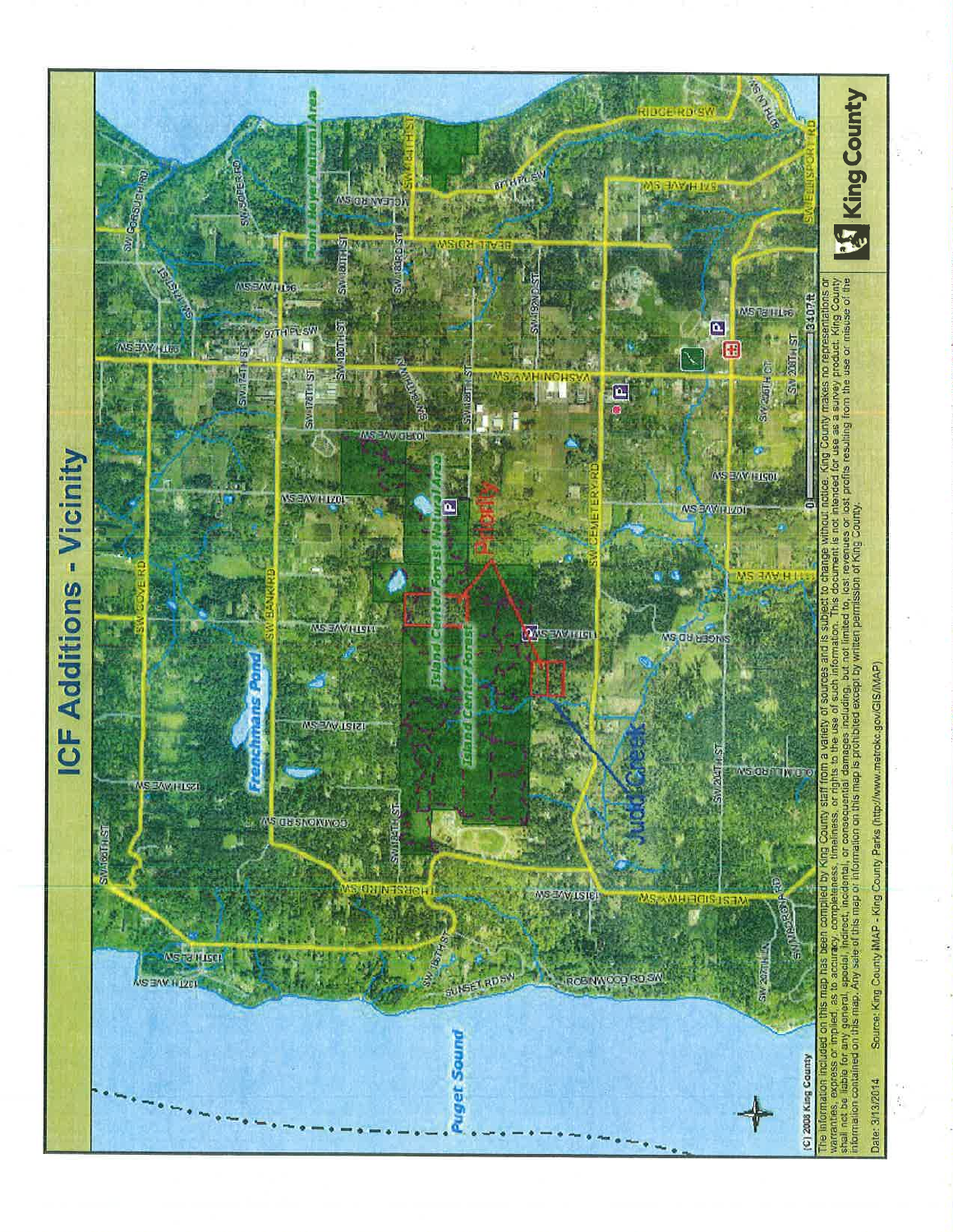